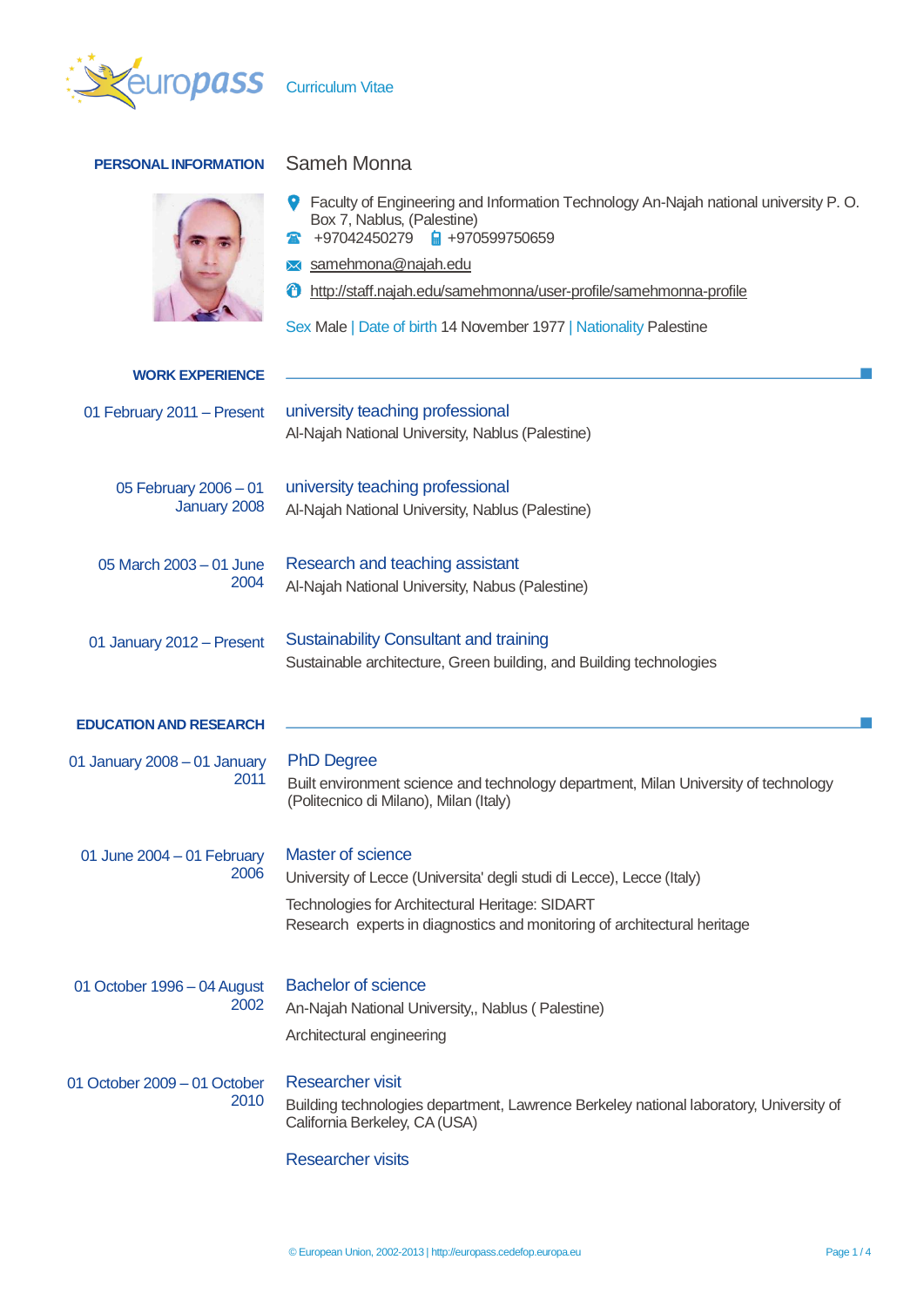Architecture and technology department, Sapienza university of Rome, Italy (July 2013) Energy department , Politecnico di Torino university, Italy (June 2014)

## 01 May 2005 – 01 November 2005 Industrial design and materials technologies CETMA "centro di progettazione, Design, e tecnoligie dei materiali", Brindisi (Italy) 3D modelling for architecture and materials technologies

| <b>AWARDS &amp; ACHIEVEMENTS</b>                                                                                                                                                                                                                            |                                                                                                                                                                                                             |                |                       |                      |                |
|-------------------------------------------------------------------------------------------------------------------------------------------------------------------------------------------------------------------------------------------------------------|-------------------------------------------------------------------------------------------------------------------------------------------------------------------------------------------------------------|----------------|-----------------------|----------------------|----------------|
| <b>Jun 2014</b>                                                                                                                                                                                                                                             | <b>Grant: Erasmus Mundus - short visit</b>                                                                                                                                                                  |                |                       |                      |                |
| <b>Jul 2013</b>                                                                                                                                                                                                                                             | Grant: Erasmus Mundus - short visit                                                                                                                                                                         |                |                       |                      |                |
| <b>Jan 2008</b>                                                                                                                                                                                                                                             | Scholarship: PhD scholarship - Politecnico di Milano                                                                                                                                                        |                |                       |                      |                |
| <b>Jun 2004</b>                                                                                                                                                                                                                                             | Scholarship: Master scholarship - European fund                                                                                                                                                             |                |                       |                      |                |
| <b>PERSONAL SKILLS</b>                                                                                                                                                                                                                                      |                                                                                                                                                                                                             |                |                       |                      |                |
| Mother tongue(s)                                                                                                                                                                                                                                            | Arabic                                                                                                                                                                                                      |                |                       |                      |                |
| Other language(s)                                                                                                                                                                                                                                           | <b>UNDERSTANDING</b>                                                                                                                                                                                        |                | <b>SPEAKING</b>       |                      | <b>WRITING</b> |
|                                                                                                                                                                                                                                                             | Listening                                                                                                                                                                                                   | Reading        | Spoken<br>interaction | Spoken<br>production |                |
| English                                                                                                                                                                                                                                                     | C <sub>2</sub>                                                                                                                                                                                              | C <sub>2</sub> | C <sub>1</sub>        | C <sub>1</sub>       | C <sub>2</sub> |
|                                                                                                                                                                                                                                                             | <b>TOEFLE</b>                                                                                                                                                                                               |                |                       |                      |                |
| Italian                                                                                                                                                                                                                                                     | C <sub>1</sub>                                                                                                                                                                                              | C <sub>1</sub> | C <sub>1</sub>        | C <sub>1</sub>       | C <sub>1</sub> |
| <b>Hebrew</b>                                                                                                                                                                                                                                               | <b>B1</b>                                                                                                                                                                                                   | <b>B2</b>      | <b>B1</b>             | <b>B1</b>            | A2             |
|                                                                                                                                                                                                                                                             | Levels: A1/A2: Basic user - B1/B2: Independent user - C1/C2: Proficient user<br>Common European Framework of Reference for Languages                                                                        |                |                       |                      |                |
| <b>Communication skills</b>                                                                                                                                                                                                                                 | I have worked in various types of teams from research teams to other teams activities<br>During my PhD I did organize a seminar series on building performance simulation during<br>the early design stage. |                |                       |                      |                |
| Organisational / managerial<br>I have worked in various types of teams from research teams to other teams activities<br><b>skills</b><br>During my PhD I did organize a seminar series on building performance simulation during<br>the early design stage. |                                                                                                                                                                                                             |                |                       |                      |                |
| Job-related skills<br>- AutoCAD 2D, 3D, modelling programs 3D studio Max, Maya<br>-Simulation tools (Energy Plus, TRNSYS, ECOTECT, open studio, design builder and<br>Google sketch up)                                                                     |                                                                                                                                                                                                             |                |                       |                      |                |

Computer skills - AutoCAD 2D, 3D, modelling programs 3D studio Max, Maya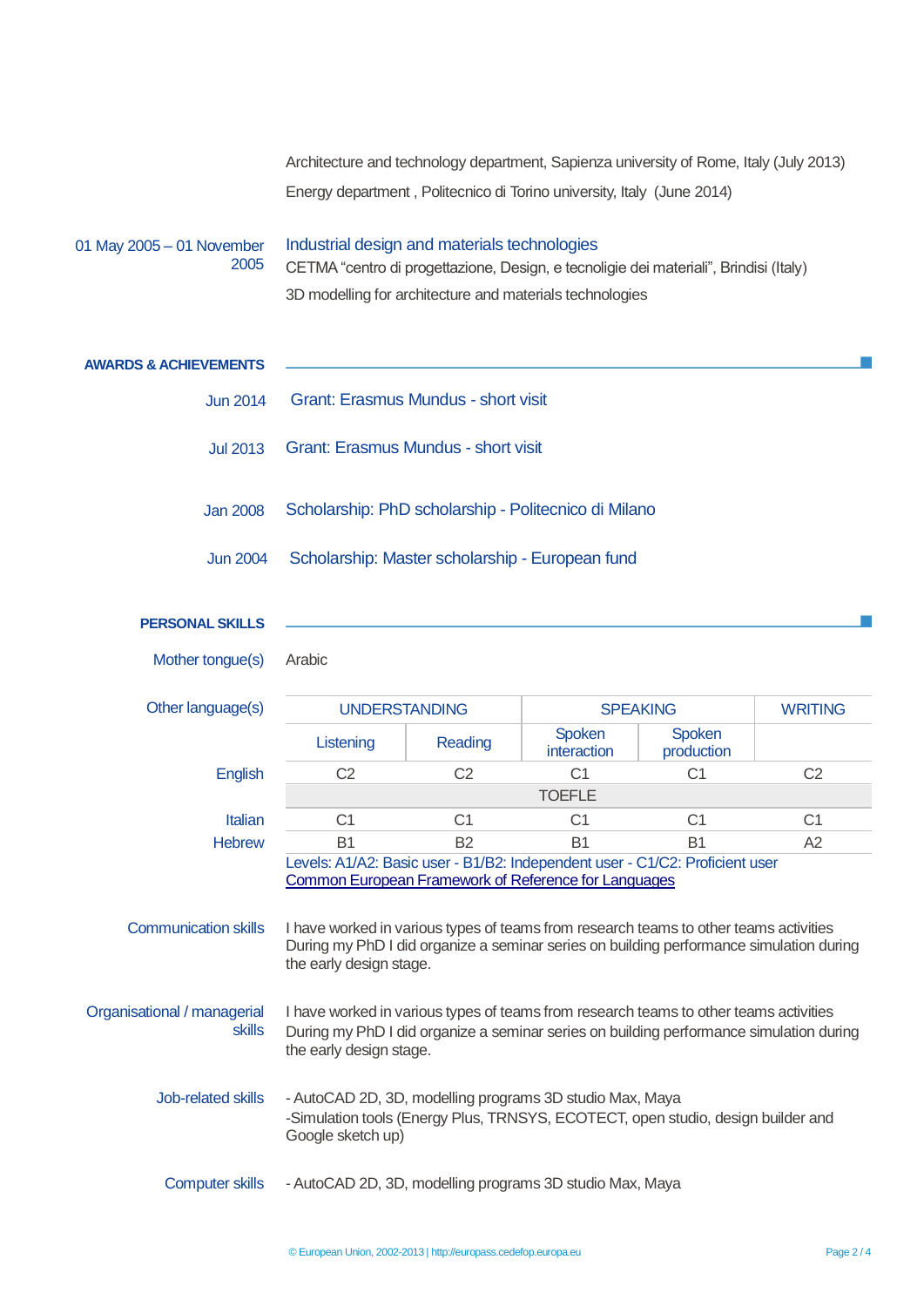

Simulation tools (Energy Plus, TRNSYS, ECOTECT, open studio, design builder and sketch up)

| <b>ADDITIONAL INFORMATION</b>                        |                                                                                                                                                                                                                                                                                                                                                                             |
|------------------------------------------------------|-----------------------------------------------------------------------------------------------------------------------------------------------------------------------------------------------------------------------------------------------------------------------------------------------------------------------------------------------------------------------------|
| <b>Certification or Professional</b><br>Registration | Member, engineers association, Jerusalem centre, Palestine.<br>Member, green building council technical committee, engineers association 2011<br>Member of the scientific committee, 3rd international energy conference, engineers<br>association<br>Sustainable Palestine Group, sustainability consultancy                                                               |
| <b>Published papers</b>                              |                                                                                                                                                                                                                                                                                                                                                                             |
|                                                      | Green Buildings Guidelines, 2013, Engineering association - Palestine higher green<br>building Council. 1st edition                                                                                                                                                                                                                                                         |
|                                                      | Monna S., 2012, Integrated Approach for Intelligent Envelope Design: Simulation<br>performance of building envelope design strategies and technologies during the early<br>design stage, proceeding from the 1st international conference on building sustainability<br>assessment, Porto, Portugal, May 2012 (eBook ISBN: 978-989-95671-6-0) (ISBN: 978-<br>989-95671-7-7) |
|                                                      | Monna S, Masera G, May 2010, Effects of tall office building envelope technologies and<br>design strategies on comfort and energy consumption in hot arid climate, CIB world<br>congress, Manchester, UK (ISBN: 978-1-905732-90-6)                                                                                                                                          |
|                                                      | Monna S, Masera G., May 2010, Intelligent tall building envelope technologies and design<br>alternatives for comfort and energy efficiency in hot, arid climate, CIB world congress,<br>Manchester, UK (ISBN: 978-1-905732-90-6)                                                                                                                                            |
|                                                      | Monna S, July 2010. Effects of tall office building envelope technologies and design<br>strategies on comfort and energy consumption in hot arid climate, SB 2010 International<br>conference, Amman, Jordan                                                                                                                                                                |
|                                                      | Monna S, March 2009, Effects of tall building envelope technologies and design strategies<br>on the urban microclimate in hot arid regions, Climate change and the built environment<br>conference, Milan, Italy (ISBN: 978-88-387-43665)                                                                                                                                   |
|                                                      | Monna S, September, 2008 sustainable building: intelligent building envelope technologies<br>for comfort and energy efficiency for tall buildings in hot arid climate, CODAT conference,<br>Pavia, Italy (ISBN: 978-88-86719-65-0)                                                                                                                                          |
|                                                      | Sameh Monna, 2006, The Application of Laser Scanner Technology in the Field Of<br>Architecture and Cultural Heritage: 3D reconstruction of the church of Santa Maria Antiqua<br>using high resolution laser scanner data processing and 3D modelling program,<br>(technologies for cultural heritage) University of Lecce, Lecce, Italy.                                    |
| Thesis and projects<br>supervision                   | Supervision of Bachelor graduation projects for Building engineering dept. students, in the<br>field of sustainable architecture, building technologies and green buildings<br>Supervision for projects green design. Among those projects (offices, residential, schools<br>and public buildings)                                                                          |
| <b>References</b>                                    | Gabriele Masera                                                                                                                                                                                                                                                                                                                                                             |
|                                                      | PhD, Associate Prof.                                                                                                                                                                                                                                                                                                                                                        |
|                                                      | E-mail Gabriele.masera@polimi.it                                                                                                                                                                                                                                                                                                                                            |
|                                                      | Tel. 0039 02 23996022                                                                                                                                                                                                                                                                                                                                                       |
|                                                      | Built environment science and technology department                                                                                                                                                                                                                                                                                                                         |
|                                                      | Politecnico di Milano<br>Milan - Italy                                                                                                                                                                                                                                                                                                                                      |
|                                                      | Vladimir Bazjanac PhD,                                                                                                                                                                                                                                                                                                                                                      |
|                                                      | Commercial building systems group                                                                                                                                                                                                                                                                                                                                           |